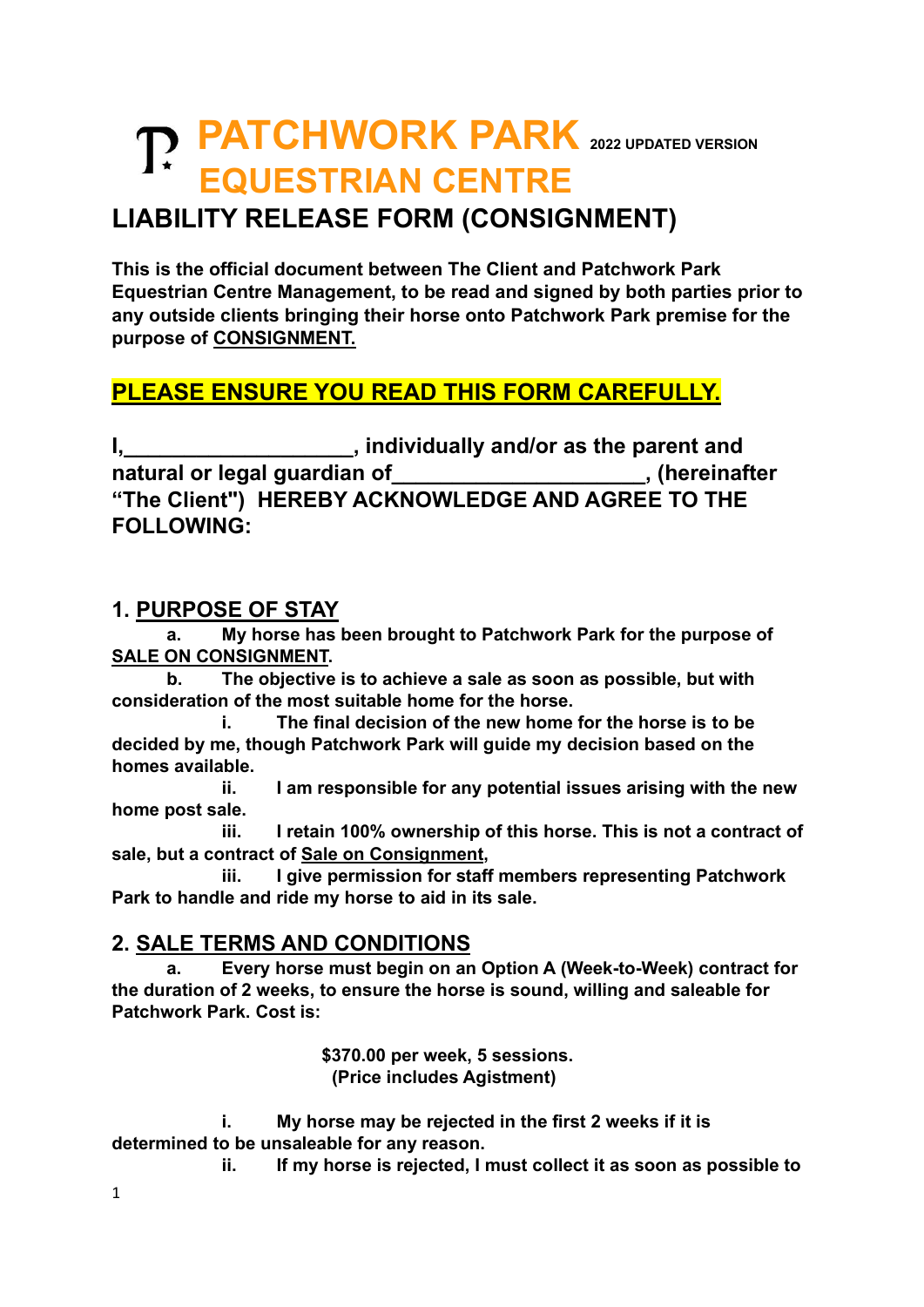**avoid additional fees**

**iii. If I choose to withdraw my horse or Patchwork Park terminates my contract partway through a prepaid week, I will incur the following costs:**

> **\$70.00 Per session of training already conducted (for that week). \$15.00 Per day Agistment, including day of arrival / departure \$15.00 Withdrawal Fee**

**Any remaining credit will be refunded via bank transfer or cash If the weekly amount exceeds the capped package amount per week, no refund will be issued but no additional expenses will be incurred.**

**d. My spot in the training queue will not be secured until I have prepaid my first week of stay in full.**

**e. If I pay for my first week in full, then decide to withdraw prior to the horse arriving, my money will be refunded in full, minus a \$40 booking fee.** 

**i. I may decide to postpone my training session to a later date rather than receive a refund, however wait times may occur depending on how many other horses are booked and paid for.**

**ii. I may decide to transfer my credit to another horse on training rather than receive a refund.**

**f. If I decide to withdraw my horse, or my horse is rejected from the program after arrival, I will be required to pay the total number of full weeks under "BOOTCAMP" cost (2022 pricing \$370.00 per week, full package, or \$220.00 per week, part package.)** 

**i. Patchwork Park will offer advice and price suggestions should my horse fail to sell, rather than allow a large bill to become possible prior to withdrawal (ie, suggest lowering of price, transferral to an Option B Part Week Package, etc)**

**Patchwork Park agrees to pay for basic living husbandry (feed and agistment costs) while the horse is on consignment.**

**g. Patchwork Park will not pay for teeth, worming, shoes / trims, vaccinations etc. while on consignment.**

**i. If my horse is a poor doer and additional feed (grains, premium hay, etc) is necessary, costs for this will paid for by me.**

**h. Patchwork Park will not fund exotic or non-essential expenses (chiropractor, masseuse, vitamin supplements, horse treats etc)**

**i. BYO FEED, RUGS and BRIDLE (These will be returned when the horse sells, unless the owner has indicated this equipment to be sold with horse)**

#### **3. PAYMENT FOR SERVICE**

**a. I am entitled to a set sum from the sale of this horse, discussed on Page 7.**

**b. I permit Patchwork Park to sell my horse for any amount in excess of this amount.**

**c. I will not receive payment for this horse until it has been sold.**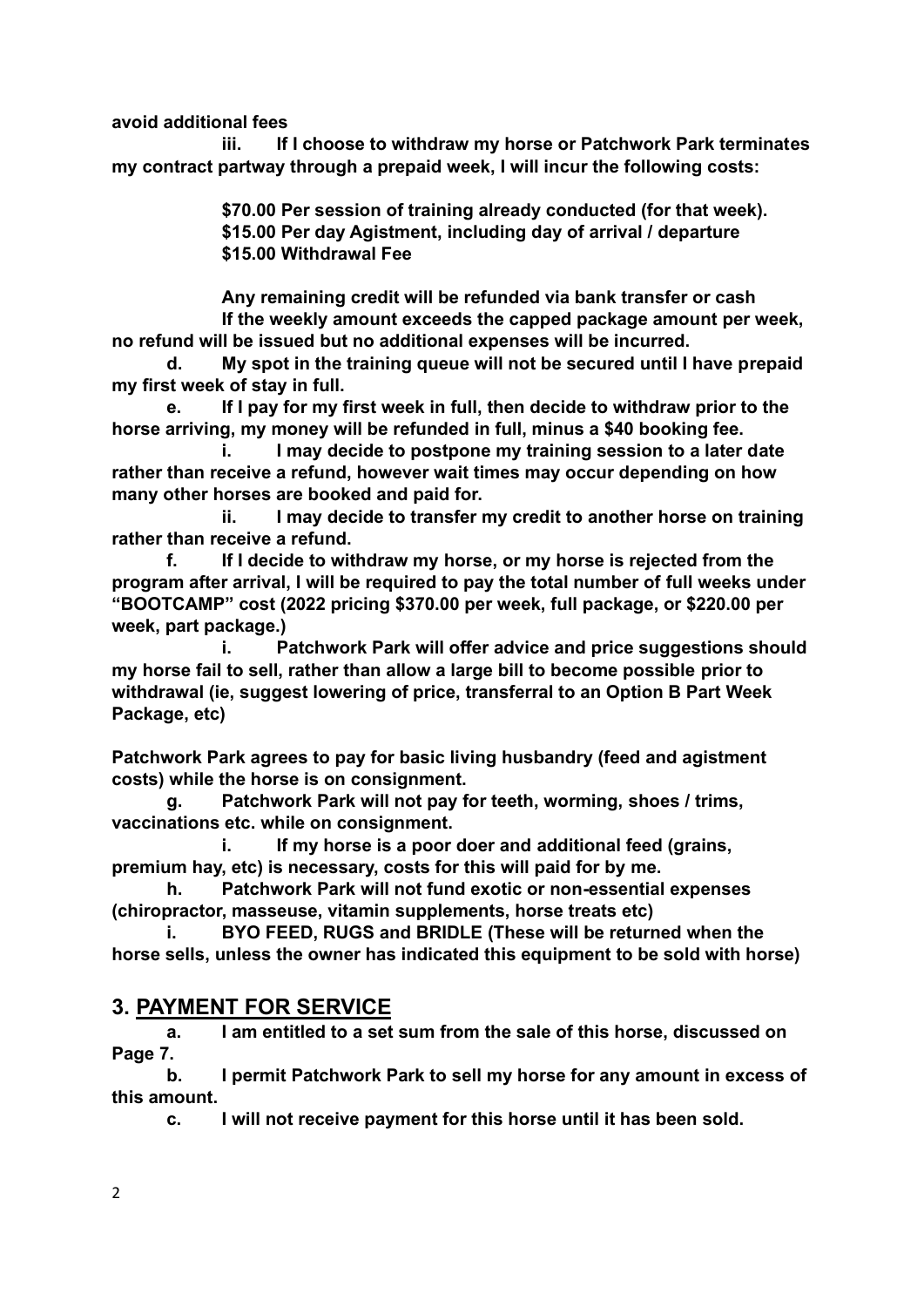#### **4. AGISTMENT TERMS**

**a. I have inspected my paddock and I am happy with the condition of fences, shelter, water source, etc.**

**b. My horse will be in an individual paddock unless I have given permission for it to share.**

#### **5. RISK OF DAMAGE**

**a. I acknowledge that there is a risk of INJURY OR DEATH to my horse while on agistment or training, as horses are at times unpredictable or selfdestructive. Patchwork Park will endeavour to keep my horse safe, however should unpreventable damages occur, resulting in the death or serious injury to my horse, I relinquish all rights to prosecution to Patchwork Park.**

**b. If my horse is killed or becomes permanently unsound while on premise:**

**i. I am at financial losses for loss of asset.**

**ii. Patchwork Park is at financial losses for unpaid training, feed, husbandry etc.**

**iii. Neither party will hold the other at fault for such an event.**

**iv. I may elect to insure my horse to protect myself from financial** 

**losses.**

**c. If my horse is injured, sick or requires veterinary attention while on consignment, these costs are to be paid for by me.**

#### **6. HANDLING OF OTHER HORSES / WANDERING**

**When visiting my horse, I agree to the following:**

**a. I will not handle any horse other than my own without approval from the owner.**

**b. I will not enter paddocks, stables or yards with horses other than my own (or my shared paddock), even if the horse is in trouble. If a horse requires assistance I will notify Patchwork Park Staff immediately.** 

**c. I WILL NOT WANDER / EXPLORE THIS FACILITY for any purpose other than tending to or visiting my horse. This is a private facility and Patchwork Park has a duty of care for all agisted horses.** 

**d. I will not enter sheds or private residences unless given permission to do so.**

#### **7. SOBRIETY OF ALCOHOL, SMOKING OR ILLICIT DRUGS**

**a. I will not arrive on the facility UNLESS I am completely sober of alcohol and free from any drugs that may hinder my ability to make decisions or remain safe.**

**b. Patchwork Park premise is a SMOKE FREE ZONE. I will not smoke for the duration of my visit.**

#### **8. HORSE VICES**

**a. I have been honest in declaring any vices to Patchwork Park that may cause damage to equipment. Such vices include excessive fence walking,** 

3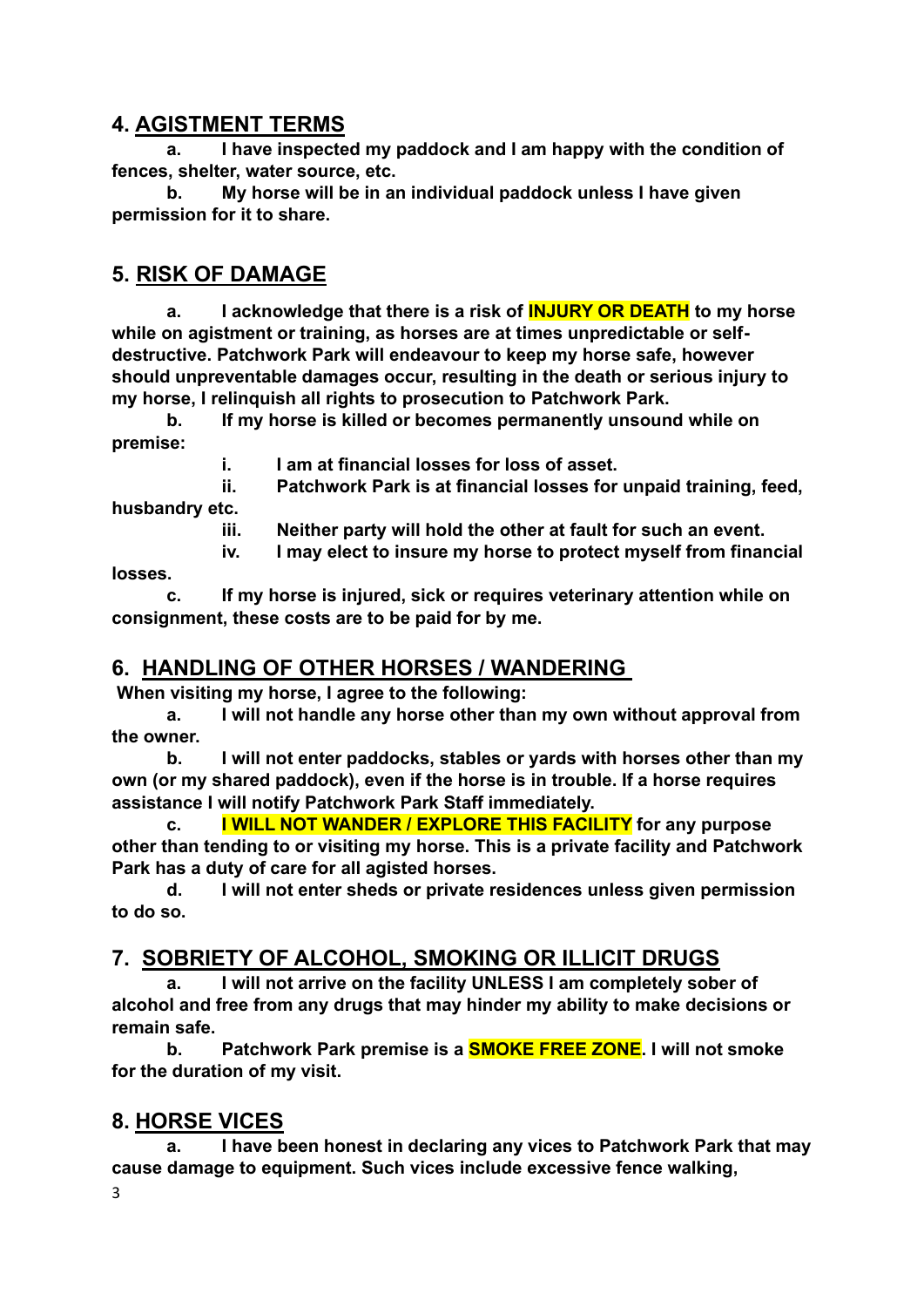**weaving, windsucking, cribbing, etc.** 

**b. If my horse causes accelerated damage to property due to this, I may be required to fund repairs.**

**c. I have been honest in declaring any challenging behavioural issues my horse has that may place staff at risk when riding / tending to basic agreed husbandry requirements (i.e., biting, kicking, striking, running off halfway through rugging, headshy, etc.).**

#### **9. IN THE EVENT OF AN EMERGENCY**

**a. If my horse sustains a non-life threatening injury while on premise, Management will attempt to contact me before a vet is called.** 

**b. If I cannot be contacted, Patchwork Park will wait for my response prior to a vet being called. Immediate First Aid (hosing of injury, bandaging etc.) may be applied on my behalf if necessary and I consent to this.**

**c. If my horse sustains a life threatening injury / illness, Patchwork Park will call a vet ASAP and then attempts will be made to contact me immediately afterwards. Patchwork Park will pick a vet based on distance and availability.**

#### **10. FIRE PLAN / NATURAL DISASTER PLAN**

**a. In the event of fire, Management will make assessments to best protect the property and the horses.**

**b. Management may choose to move my horse into a heavily populated paddock if necessary to improve survival outcomes.**

**c. I may elect to remove my horse from the facility if natural disaster threatens my horse.**

**d. If evacuation is necessary, I give Patchwork Park permission to send my horse on transport to any location away from danger, if I cannot be contacted to confirm first. I will be billed for any associated costs for this.**

**e. In the event of natural disaster, my horse takes priority over any of my other equipment / possessions, i.e. rugs, saddles etc. and any losses to this equipment are not the responsibility of Patchwork Park.**

#### **11. MY BEHAVIOUR**

**a. I will interact civilly and courteously towards other riders, staff members and management while on site.** 

**b. I will treat any horse on the property with dignity, empathy and respect, and understand that any form of animal cruelty is strictly forbidden.** 

**c. I may be asked to leave the property and/or further action taken if I am warned that my behaviour is unacceptable and I ignore the warning.**

#### **12. DOGS**

**a. I will not bring dogs onto the property without prior arrangement.**

**b. Dogs with prior arrangement must be well behaved and either safely restrained or on a leash at all times. Many horses have natural urges to chase and kill dogs and Patchwork Park fences are also electrified at head height for a dog.** 

**c. I will not allow my dog to chase the horses.**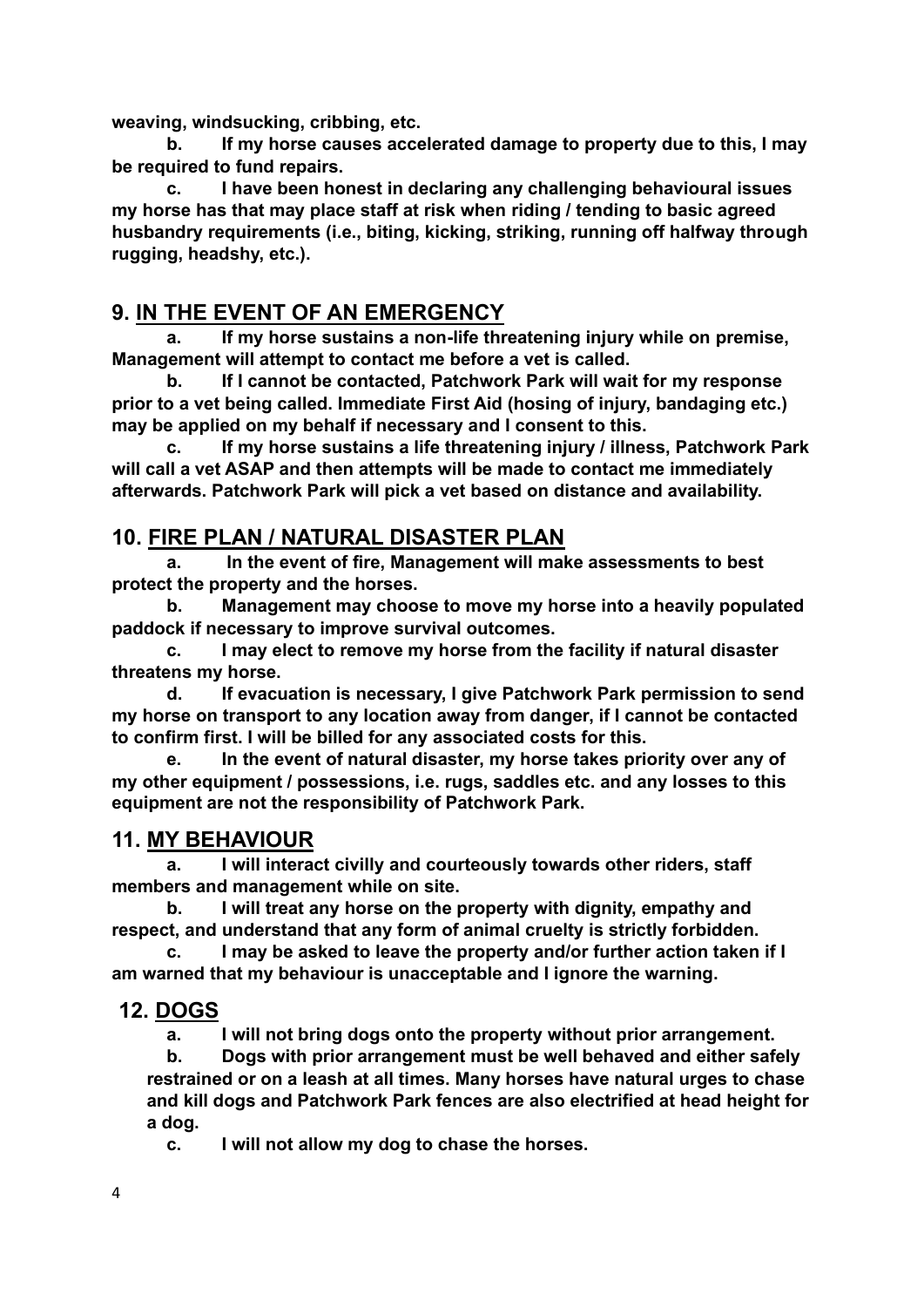#### **13. CHILDREN**

**a. I will supervise my child / children at all times.**

**b. I will not allow my child to handle, feed or enter any paddock, yard or stable of a horse on premise, unless it is with my own horse (Individual Paddocking only).**

**c. I will not allow my child to wander the facility.**

**d. If my horse is in a shared paddock I will not allow my young child (under 13) to enter the paddock. If my child wants to handle my horse I will remove it from the shared paddock first.**

#### **14. USE OF CAMERAS**

**a. I am permitted to use video and photography devices for the purpose of recording my own horse only. I am not permitted to take photos and videos of horses belonging to others, or training sessions of other riders without their consent.**

**b. I may publish footage online of photos obtained on premise for the purpose of encouragement, improvement or positive remarks only. Footage is not to be obtained for the purpose of defamation.**

#### **15. STALLIONS**

**a. I am permitted to bring a stallion onto the property for the purpose of CONSIGNMENT, provided the following points are adhered to:**

**i. My stallion is well behaved and able to be controlled by Patchwork Park staff.**

**ii I provide Patchwork Park with clear EA Approved green stallion discs on either side of the animal (headstall) for use any time the horse is removed from its paddock.**

**iii. Handlers under 18 are experienced with stallions and are supervised by an adult at all times.**

**iv. I must be diligent with maintaining safe distances with** 

**other horses.**

**v. Handlers of mares have right of way.**

**vi. I may provide a stallion chain or rearing bit, but not compulsory if my animal is well tempered and under control.**

**I have read this contract carefully and agree to its contents.**

| <b>Signed (The Client)</b> | Dated: |
|----------------------------|--------|
|                            |        |

Signed (Management) **Example 2 Signed (Management)** and Dated: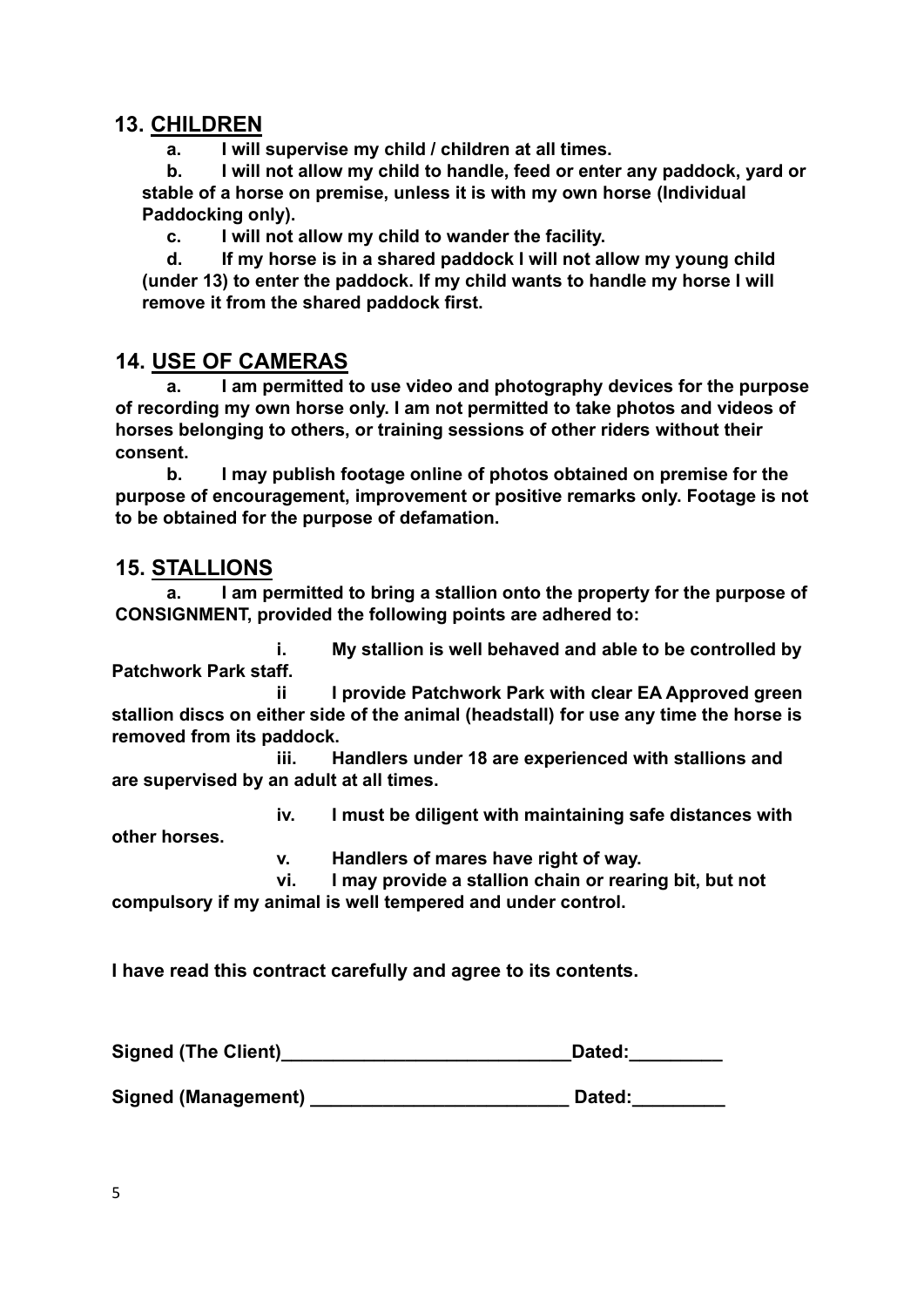#### **YOUR DETAILS** Name of Client:\_\_\_\_\_\_\_\_\_\_\_\_\_\_\_\_\_\_\_\_\_\_\_\_\_\_\_\_\_\_\_\_\_\_DOB:\_\_\_\_\_\_\_\_\_\_\_\_\_\_\_\_\_\_ Address:\_\_\_\_\_\_\_\_\_\_\_\_\_\_\_\_\_\_\_\_\_\_\_\_\_\_\_\_\_\_\_\_\_\_\_\_\_\_\_\_\_\_\_\_\_\_\_\_\_\_\_\_\_\_\_\_\_\_\_\_\_\_ Phone number:\_\_\_\_\_\_\_\_\_\_\_\_\_\_\_\_\_\_\_\_\_\_\_\_\_\_\_\_\_\_\_ Emergency Contact:\_\_\_\_\_\_\_\_\_\_\_\_\_\_\_\_\_\_\_\_\_\_\_\_\_\_\_

Do you consent to photos of your horse being used on our Facebook Page? YES / NO

| <b>HORSE#</b>                                    |  |
|--------------------------------------------------|--|
| Horse name:                                      |  |
| Sex:                                             |  |
| Age: $\overline{\phantom{a}}$                    |  |
| Height:                                          |  |
|                                                  |  |
| Colour:                                          |  |
| Is the horse broken in? (Please circle) Yes / No |  |
| Why have you decided to sell your horse?         |  |
|                                                  |  |

Does the horse have any previous injuries, or issues?\_\_\_\_\_\_\_\_\_\_\_\_\_\_\_\_\_\_\_\_\_\_\_\_\_\_

| To the best of your knowledge, is this horse sound and healthy?       |  |
|-----------------------------------------------------------------------|--|
| Do you consent to a Pre Purchase Vet Check being organised? YES / NO  |  |
| When was the last time this horse has been ridden or worked?          |  |
| What is this horse like after time off work? (Buck, spooky, rear etc) |  |

\_\_\_\_\_\_\_\_\_\_\_\_\_\_\_\_\_\_\_\_\_\_\_\_\_\_\_\_\_\_\_\_\_\_\_\_\_\_\_\_\_\_\_\_\_\_\_\_\_\_\_\_\_\_\_\_\_\_\_\_\_\_\_\_\_\_\_\_\_

\_\_\_\_\_\_\_\_\_\_\_\_\_\_\_\_\_\_\_\_\_\_\_\_\_\_\_\_\_\_\_\_\_\_\_\_\_\_\_\_\_\_\_\_\_\_\_\_\_\_\_\_\_\_\_\_\_\_\_\_\_\_\_\_\_\_\_\_\_

\_\_\_\_\_\_\_\_\_\_\_\_\_\_\_\_\_\_\_\_\_\_\_\_\_\_\_\_\_\_\_\_\_\_\_\_\_\_\_\_\_\_\_\_\_\_\_\_\_\_\_\_\_\_\_\_\_\_\_\_\_\_\_\_\_\_\_\_\_

\_\_\_\_\_\_\_\_\_\_\_\_\_\_\_\_\_\_\_\_\_\_\_\_\_\_\_\_\_\_\_\_\_\_\_\_\_\_\_\_\_\_\_\_\_\_\_\_\_\_\_\_\_\_\_\_\_\_\_\_\_\_\_\_\_\_\_\_\_

\_\_\_\_\_\_\_\_\_\_\_\_\_\_\_\_\_\_\_\_\_\_\_\_\_\_\_\_\_\_\_\_\_\_\_\_\_\_\_\_\_\_\_\_\_\_\_\_\_\_\_\_\_\_\_\_\_\_\_\_\_\_\_\_\_\_\_\_\_

Does this horse need to be lunged prior to a ride? YES / NO Are you confident handling and riding this horse? Explain: \_\_\_\_\_\_\_\_\_\_\_\_\_\_\_\_\_\_\_\_\_

What sort of person would suit this horse? (Level of Experience / Confidence)\_\_\_\_\_\_\_\_\_\_\_\_\_\_\_\_\_\_\_\_\_\_\_\_\_\_\_\_\_\_\_\_\_\_\_\_\_\_\_\_\_\_\_\_\_\_\_\_\_\_\_\_\_\_\_\_\_\_\_

\_\_\_\_\_\_\_\_\_\_\_\_\_\_\_\_\_\_\_\_\_\_\_\_\_\_\_\_\_\_\_\_\_\_\_\_\_\_\_\_\_\_\_\_\_\_\_\_\_\_\_\_\_\_\_\_\_\_\_\_\_\_\_\_\_\_\_\_\_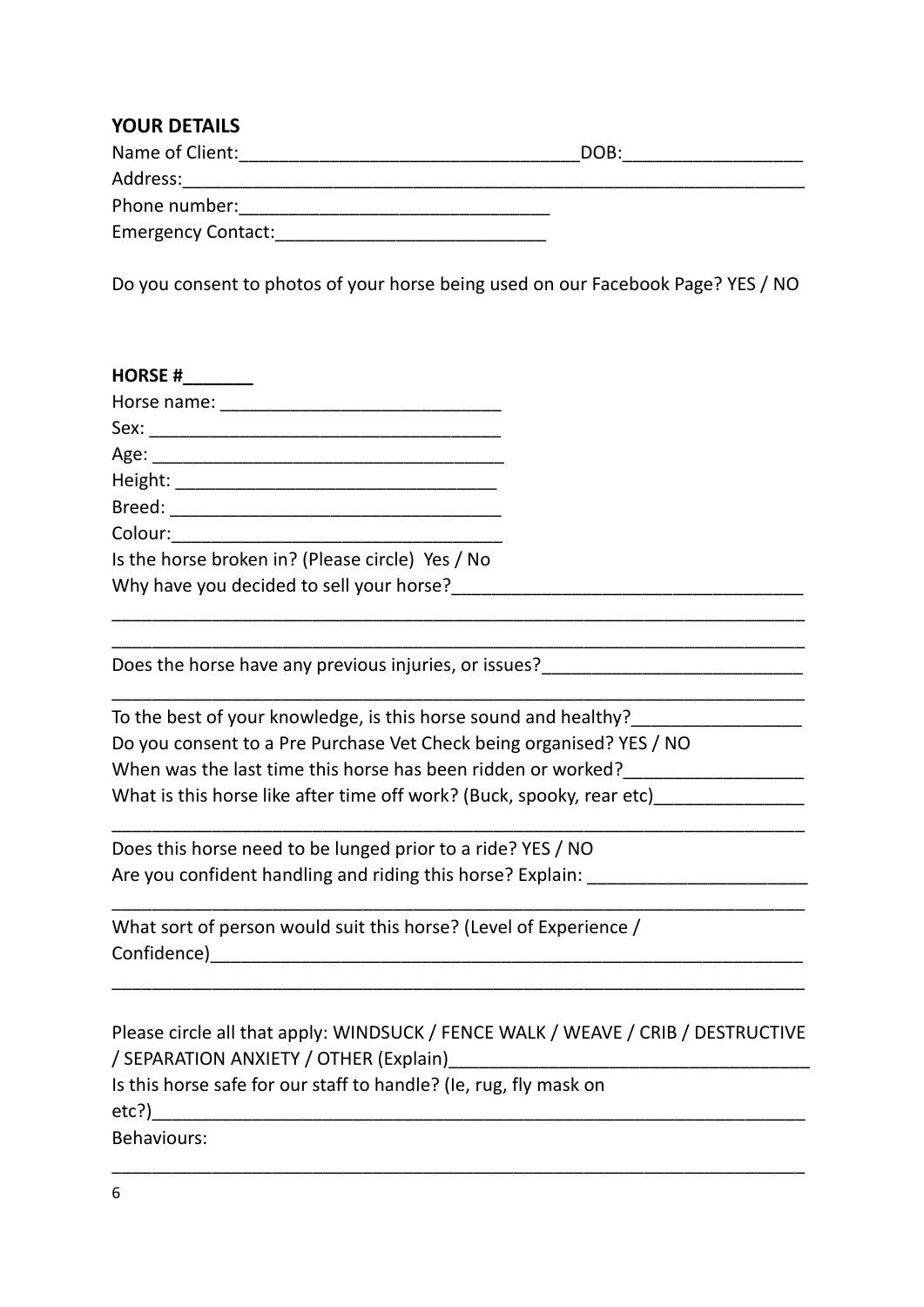Is this horse hard to catch? YES / NO Do you want to be present when potential buyers view this horse for purchase? YES / NO Do you consent to a buyer viewing this information? YES / NO Equipment arriving with this horse (rug, bridle etc): \_\_\_\_\_\_\_\_\_\_\_\_\_\_\_\_\_\_\_\_\_\_\_\_\_\_

\_\_\_\_\_\_\_\_\_\_\_\_\_\_\_\_\_\_\_\_\_\_\_\_\_\_\_\_\_\_\_\_\_\_\_\_\_\_\_\_\_\_\_\_\_\_\_\_\_\_\_\_\_\_\_\_\_\_\_\_\_\_\_\_\_\_\_\_\_

\_\_\_\_\_\_\_\_\_\_\_\_\_\_\_\_\_\_\_\_\_\_\_\_\_\_\_\_\_\_\_\_\_\_\_\_\_\_\_\_\_\_\_\_\_\_\_\_\_\_\_\_\_\_\_\_\_\_\_\_\_\_\_\_\_\_\_\_\_

\_\_\_\_\_\_\_\_\_\_\_\_\_\_\_\_\_\_\_\_\_\_\_\_\_\_\_\_\_\_\_\_\_\_\_\_\_\_\_\_\_\_\_\_\_\_\_\_\_\_\_\_\_\_\_\_\_\_\_\_\_\_\_\_\_\_\_\_

Equipment to be sold with this horse:

Please state the following sizes:

Gullet:\_\_\_\_\_\_\_\_\_\_\_\_\_\_\_\_\_\_\_\_\_\_\_\_\_\_\_\_\_\_\_\_\_\_\_\_\_\_

Halter:

Bridle and bit:\_\_\_\_\_\_\_\_\_\_\_\_\_\_\_\_\_\_\_\_\_\_\_\_\_\_\_\_\_\_\_\_

 $Rug:$ 

Is this horse currently rugged? YES / NO

Is this horse currently clipped? YES / NO

(if no, do you consent to your horse being clipped? YES / NO)

What is this horse like to clip?

GOOD / DIFFICULT / SEDATE / UNSURE / NEVER CLIPPED / DO NOT CLIP

Is this horse generally good for the farrier? YES / NO / SEDATE

Is this horse currently wearing shoes? FRONTS ONLY / FULL SET / BAREFOOT

\_\_\_\_\_\_\_\_\_\_\_\_\_\_\_\_\_\_\_\_\_\_\_\_\_\_\_\_\_\_\_\_\_\_\_\_\_\_\_\_\_\_\_\_\_\_\_\_\_\_\_\_\_\_\_\_\_\_\_\_\_\_\_\_\_\_\_\_\_ \_\_\_\_\_\_\_\_\_\_\_\_\_\_\_\_\_\_\_\_\_\_\_\_\_\_\_\_\_\_\_\_\_\_\_\_\_\_\_\_\_\_\_\_\_\_\_\_\_\_\_\_\_\_\_\_\_\_\_\_\_\_\_\_\_\_\_\_\_ \_\_\_\_\_\_\_\_\_\_\_\_\_\_\_\_\_\_\_\_\_\_\_\_\_\_\_\_\_\_\_\_\_\_\_\_\_\_\_\_\_\_\_\_\_\_\_\_\_\_\_\_\_\_\_\_\_\_\_\_\_\_\_\_\_\_\_\_\_

\_\_\_\_\_\_\_\_\_\_\_\_\_\_\_\_\_\_\_\_\_\_\_\_\_\_\_\_\_\_\_\_\_\_\_\_\_\_\_\_\_\_\_\_\_\_\_\_\_\_\_\_\_\_\_\_\_\_\_\_\_\_\_\_\_\_\_\_\_ \_\_\_\_\_\_\_\_\_\_\_\_\_\_\_\_\_\_\_\_\_\_\_\_\_\_\_\_\_\_\_\_\_\_\_\_\_\_\_\_\_\_\_\_\_\_\_\_\_\_\_\_\_\_\_\_\_\_\_\_\_\_\_\_\_\_\_\_\_ \_\_\_\_\_\_\_\_\_\_\_\_\_\_\_\_\_\_\_\_\_\_\_\_\_\_\_\_\_\_\_\_\_\_\_\_\_\_\_\_\_\_\_\_\_\_\_\_\_\_\_\_\_\_\_\_\_\_\_\_\_\_\_\_\_\_\_\_\_

Please indicate current feeding regime:

Is there anything else you want us to know about your horse?:

**Preferred Sale Amount:\_\_\_\_\_\_\_\_\_\_\_\_\_\_\_\_\_\_\_\_\_\_\_\_\_ Lowest Considered Sale Amount:\_\_\_\_\_\_\_\_\_\_\_\_\_\_\_\_\_\_**

| Bank Details (To send allocated amount upon Point of Sale) |
|------------------------------------------------------------|
| BSB:                                                       |
| <b>ACC NO:</b>                                             |
| <b>BANK:</b>                                               |